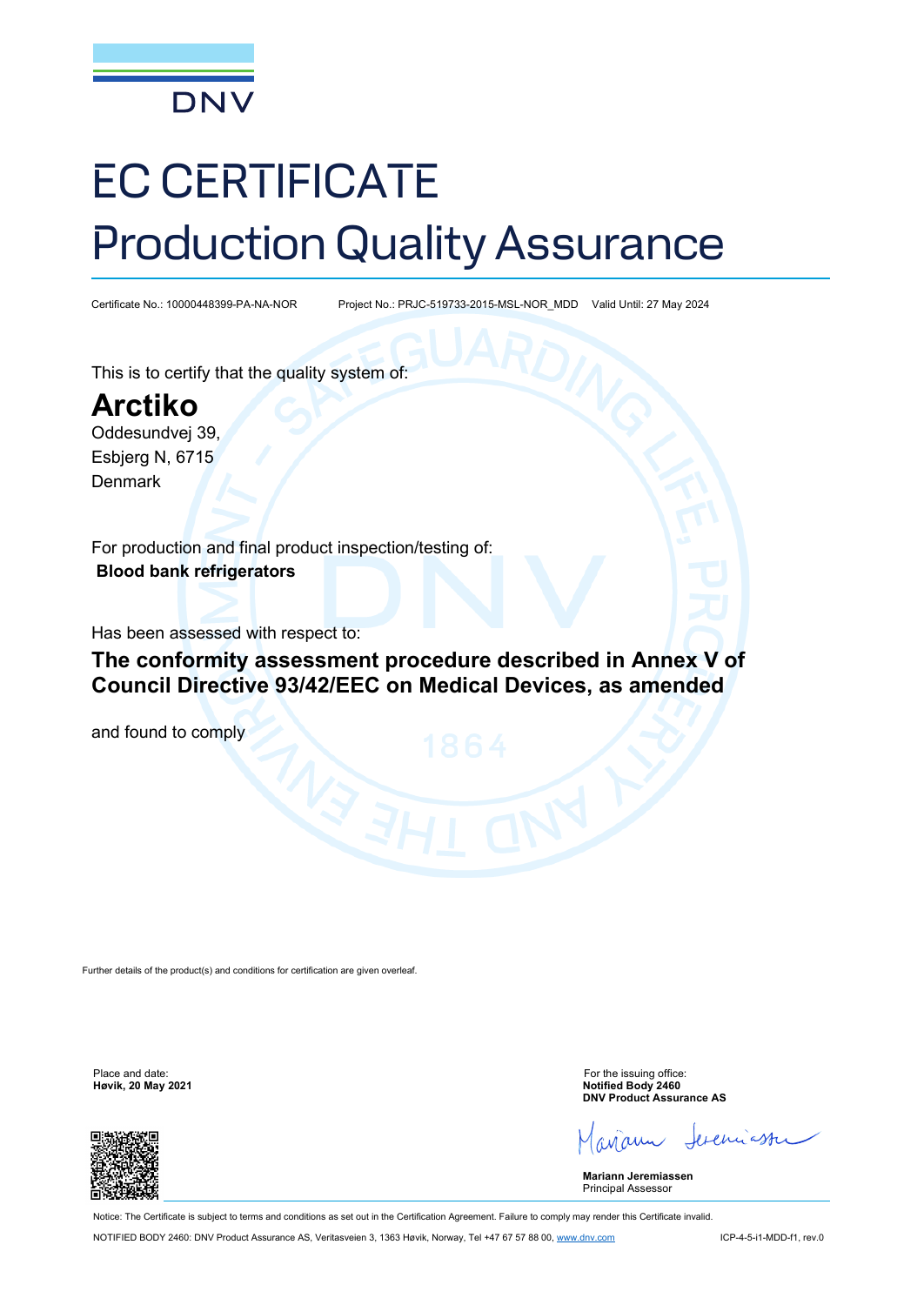

Certificate No.: 10000448399-PA-NA-NOR Place and date: Høvik, 20 May 2021

#### **Jurisdiction**

Application of Council Directive 93/42/EEC of 14 June 1993, adopted as "Forskrift om Medisinsk Utstyr" by the Norwegian Ministry of Health and Care Services.

Certificate history:

| <b>Revision</b> | Description                 | <b>Ilssue Date</b> |
|-----------------|-----------------------------|--------------------|
| 0.0             | <b>Original Certificate</b> | 2021-05-20         |

#### Products covered by this Certificate:

| <b>Product Description</b> | <b>Product Name</b>                                                                              | <b>Class</b> |
|----------------------------|--------------------------------------------------------------------------------------------------|--------------|
| Blood bank refrigerators   | BBR100, BBR300, BBR500, BBR700, BR1400,<br>BBR100-D, BBR300-D, BBR500-D,<br> BBR700-D, BBR1400-D | <b>Ila</b>   |

The complete list of devices is filed with the Notified Body

#### **Sites covered by this certificate**

| <b>Site Name</b> | <b>Address</b>                          |
|------------------|-----------------------------------------|
| <b>Arctiko</b>   | Oddesundvej 39, Esbjerg N, 6715 Denmark |
|                  |                                         |